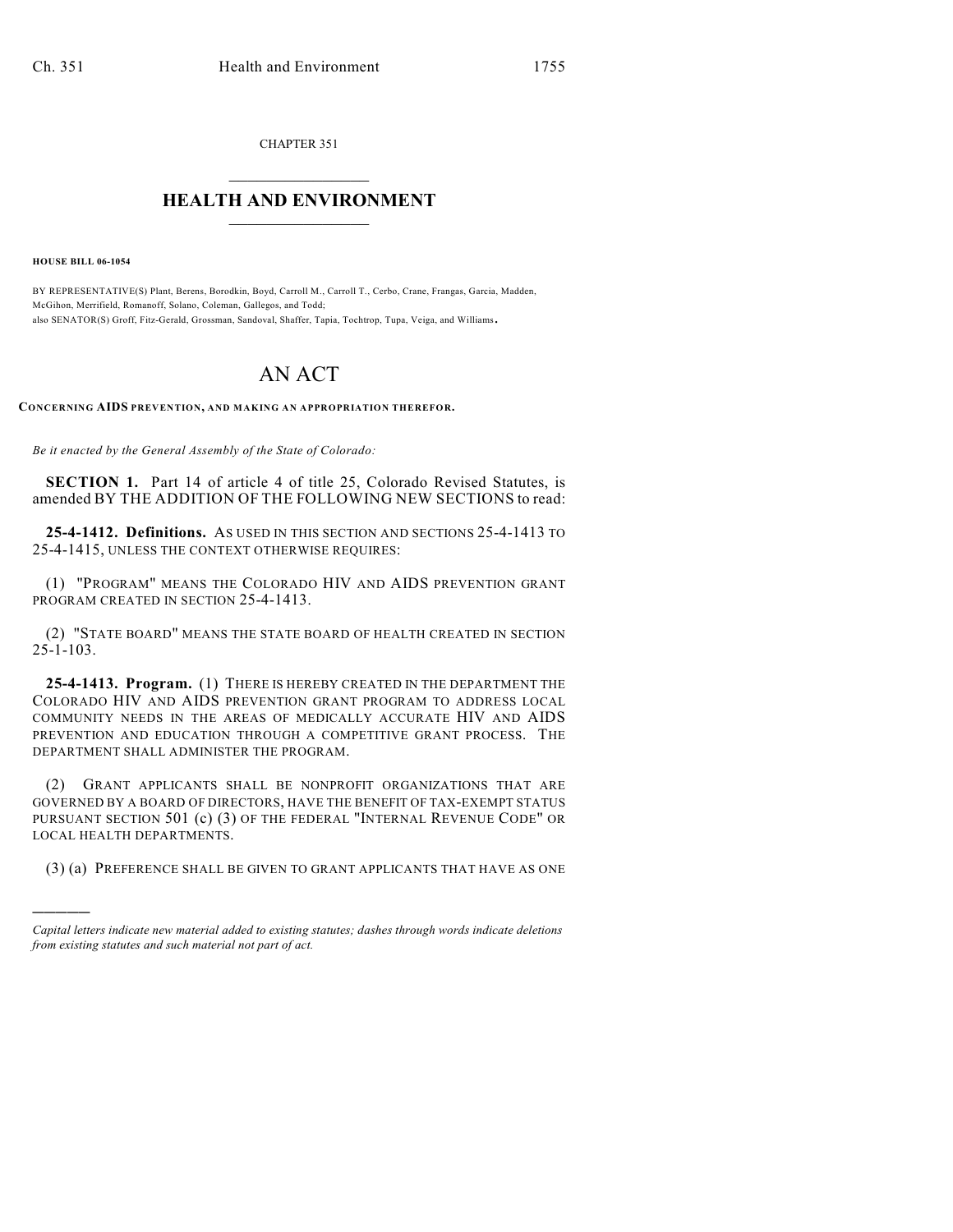OF THEIR PRIMARY PURPOSES HIV AND AIDS PREVENTION AND EDUCATION.

(b) GRANTS MAY BE GIVEN TO ORGANIZATIONS THAT CONDUCT HIV PREVENTION IN CONJUNCTION WITH OTHER COMORBIDITIES SECONDARY TO HIV INFECTIONS.

(4) GRANT APPLICATIONS SHALL INCLUDE, BUT NEED NOT BE LIMITED TO:

(a) A STATEMENT OF THE LOCAL HIV AND AIDS PREVENTION OR EDUCATION ISSUE TO BE ADDRESSED, A DESCRIPTION OF THE CONSTITUENCY THAT SHALL BE SERVED OR TARGETED, AND HOW THE CONSTITUENCY WILL BENEFIT;

(b) A DESCRIPTION OF THE GOALS AND OBJECTIVES OF THE GRANT APPLICANT IN SUBMITTING AN APPLICATION UNDER THE PROGRAM; AND

(c) A DESCRIPTION OF THE ACTIVITIES PLANNED TO ACCOMPLISH THE GOALS AND OBJECTIVES OF THE GRANT APPLICANT AND OF THE OUTCOME MEASURES THAT WILL BE USED BY THE GRANT APPLICANT.

(5) GRANTS SHALL ONLY BE GIVEN FOR MEDICALLY ACCURATE HIV AND AIDS PREVENTION AND EDUCATION PROGRAMS THAT ARE BASED IN BEHAVIORAL AND SOCIAL SCIENCE THEORY AND RESEARCH AND SHALL NOT BE USED TO CONTRIBUTE TO EXISTING SCHOLARSHIPS, DIRECTLY TO ENDOWMENTS, FUND-RAISING EVENTS, ANNUAL FUND DRIVES, OR DEBT REDUCTION.

**25-4-1414. Grant program - conflict of interest.** (1) (a) THE PROGRAM SHALL FUND MEDICALLY ACCURATE HIV AND AIDS PREVENTION AND EDUCATION PROGRAMS THROUGH A COMPETITIVE GRANT PROCESS THAT SHALL BE OVERSEEN BY THE HIV AND AIDS PREVENTION GRANT PROGRAM ADVISORY COMMITTEE, WHICH IS HEREBY CREATED AND REFERRED TO IN THIS SECTION AS THE "ADVISORY COMMITTEE". THE ADVISORY COMMITTEE SHALL CONSIST OF SEVEN MEMBERS APPOINTED BY THE EXECUTIVE DIRECTOR OF THE DEPARTMENT AS FOLLOWS:

(I) TWO MEMBERS REPRESENTING COMMUNITY-BASED ORGANIZATIONS WHO ARE RECOMMENDED BY AND WHO ARE EXISTING MEMBERS OF THE COLORADO ADVISORY COUNCIL ON AIDS;

(II) ONE MEMBER WHO IS RECOMMENDED BY THE DEPARTMENT'S MINORITY HEALTH ADVISORY COMMISSION;

(III) TWO MEMBERS WHO ARE RECOMMENDED BY A STATEWIDE COLLABORATIVE GROUP THAT ASSISTS THE DEPARTMENT IN THE DEPARTMENT'S COMPREHENSIVE PLAN FOR HIV AND AIDS PREVENTION;

(IV) ONE MEMBER WHO HAS EXPERTISE IN HIV AND AIDS PREVENTION AND EDUCATION; AND

(V) ONE MEMBER WHO REPRESENTS A CLINIC THAT RECEIVES MONEYS UNDER TITLE III OF THE FEDERAL "RYAN WHITE C.A.R.E. ACT OF 1990", AS AMENDED.

(b) THE COMPOSITION OF THE ADVISORY COMMITTEE SHALL REFLECT, TO THE EXTENT PRACTICAL, COLORADO'S ETHNIC, RACIAL, AND GEOGRAPHIC DIVERSITY.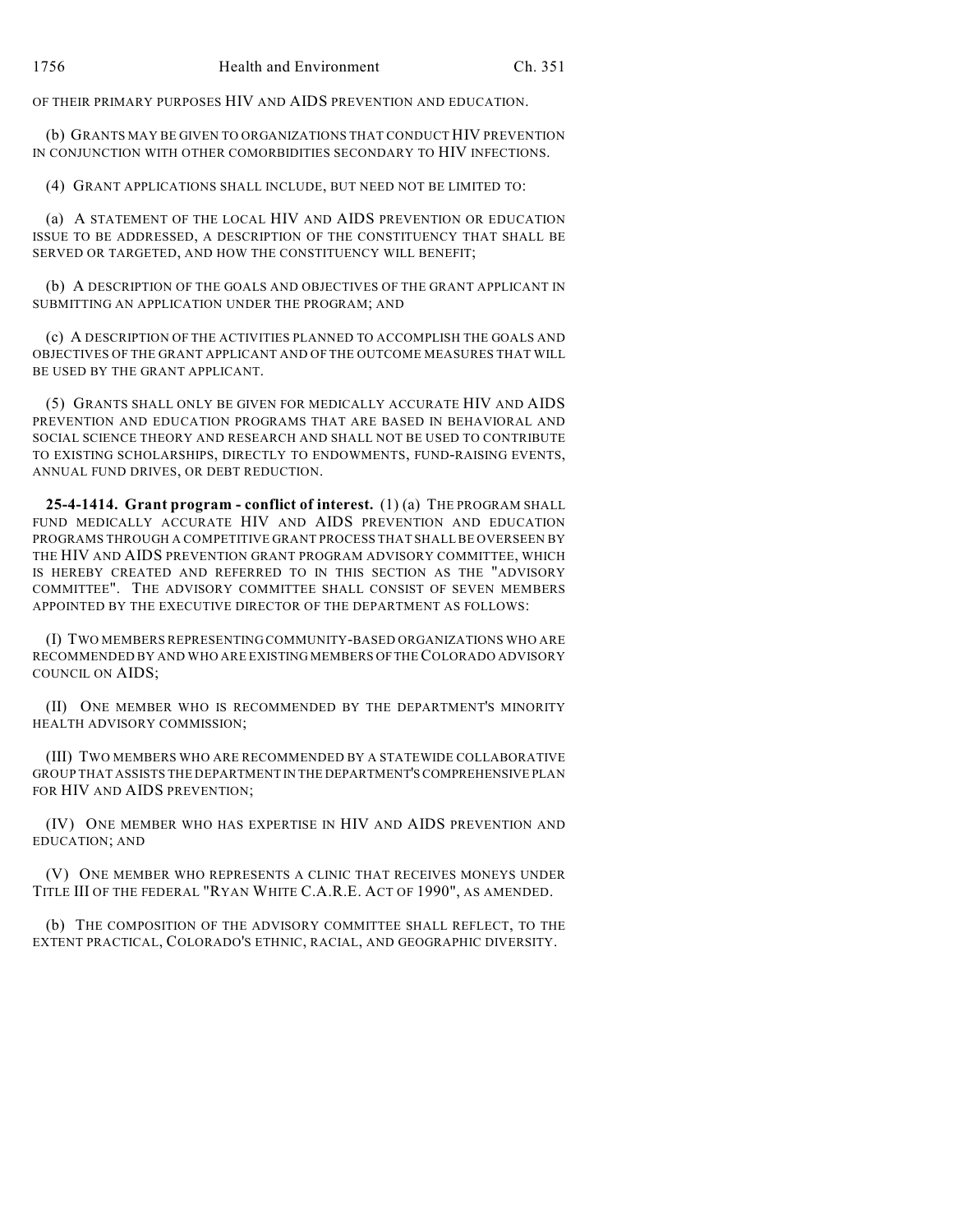(c) THE GRANTS ADMINISTERED PURSUANT TO SECTION 25-4-1413 SHALL ONLY BE SUBJECT TO THE RESTRICTIONS PROVIDED FOR IN THIS SECTION AND SECTION 25-4-1413 AND SHALL NOT BE SUBJECT TO THE SAME RESTRICTIONS AS GRANTS PROVIDED WITH FEDERAL MONEYS FOR HIV AND AIDS PREVENTION. THE STATE BOARD, UPON RECOMMENDATIONS OF THE ADVISORY COMMITTEE, SHALL ADOPT RULES THAT SPECIFY, BUT NEED NOT BE LIMITED TO, THE FOLLOWING:

(I) THE PROCEDURES AND TIMELINES BY WHICH AN ENTITY MAY APPLY FOR PROGRAM GRANTS;

(II) GRANT APPLICATION CONTENTS, IN ADDITION TO THOSE SPECIFIED IN SECTION 25-4-1413 (3);

(III) CRITERIA FOR SELECTING THE ENTITIES THAT SHALL RECEIVE GRANTS AND DETERMINING THE AMOUNT AND DURATION OF THE GRANTS;

(IV) REPORTING REQUIREMENTS FOR ENTITIES THAT RECEIVE GRANTS PURSUANT TO THIS SECTION; AND

(V) THE QUALIFICATIONS OF AN ADEQUATE PROPOSAL.

(2) THE ADVISORY COMMITTEE SHALL REVIEW THE APPLICATIONS RECEIVED PURSUANT TO THIS SECTION AND SUBMIT TO THE STATE BOARD AND THE EXECUTIVE DIRECTOR OF THE DEPARTMENT RECOMMENDED GRANT RECIPIENTS, RECOMMENDED GRANT AMOUNTS, AND THE DURATION OF EACH RECOMMENDED GRANT. IN MAKING RECOMMENDATIONS FOR GRANTS, THE ADVISORY COMMITTEE SHALL CONSIDER THE DISTRIBUTION OF FEDERAL FUNDS IN THE AREAS OF HIV AND AIDS PREVENTION, EDUCATION, AND TREATMENT. WITHIN THIRTY DAYS AFTER RECEIVING THE ADVISORY COMMITTEE'S RECOMMENDATIONS, THE EXECUTIVE DIRECTOR SHALL SUBMIT HIS OR HER RECOMMENDATIONS TO THE STATE BOARD. THE STATE BOARD SHALL HAVE THE FINAL AUTHORITY TO APPROVE THE GRANTS ADMINISTERED UNDER THIS SECTION AND SECTION 25-4-1413. IF THE STATE BOARD DISAPPROVES A RECOMMENDATION FOR A GRANT RECIPIENT, THE ADVISORY COMMITTEE MAY SUBMIT A REPLACEMENT RECOMMENDATION WITHIN THIRTY DAYS AFTER DISAPPROVAL. IN MAKING GRANT RECOMMENDATIONS, THE ADVISORY COMMITTEE SHALL FOLLOW THE PURPOSE OF THE PROGRAM AS OUTLINED IN SECTION 25-4-1413. THE STATE BOARD SHALL AWARD GRANTS TO THE ENTITIES SELECTED BY THE ADVISORY COMMITTEE, SPECIFYING THE AMOUNT AND DURATION OF EACH GRANT AWARD. IN REVIEWING AND APPROVING GRANT APPLICATIONS, THE ADVISORY COMMITTEE AND THE STATE BOARD SHALL ENSURE THAT GRANTS ARE DISTRIBUTED STATEWIDE AND ADDRESS THE NEEDS OF BOTH URBAN AND RURAL RESIDENTS OF COLORADO.

(3) IF A MEMBER OF THE ADVISORY COMMITTEE HAS AN IMMEDIATE PERSONAL, PRIVATE, OR FINANCIAL INTEREST IN ANY MATTER PENDING BEFORE THE ADVISORY COMMITTEE, THE MEMBER SHALL DISCLOSE THE FACT AND SHALL NOT VOTE UPON THE MATTER.

**25-4-1415. Cash fund - administration - limitation.** (1) THERE IS HEREBY CREATED IN THE STATE TREASURY THE AIDS AND HIV PREVENTION FUND, REFERRED TO IN THIS SECTION AS THE "FUND", THAT SHALL CONSIST OF MONEYS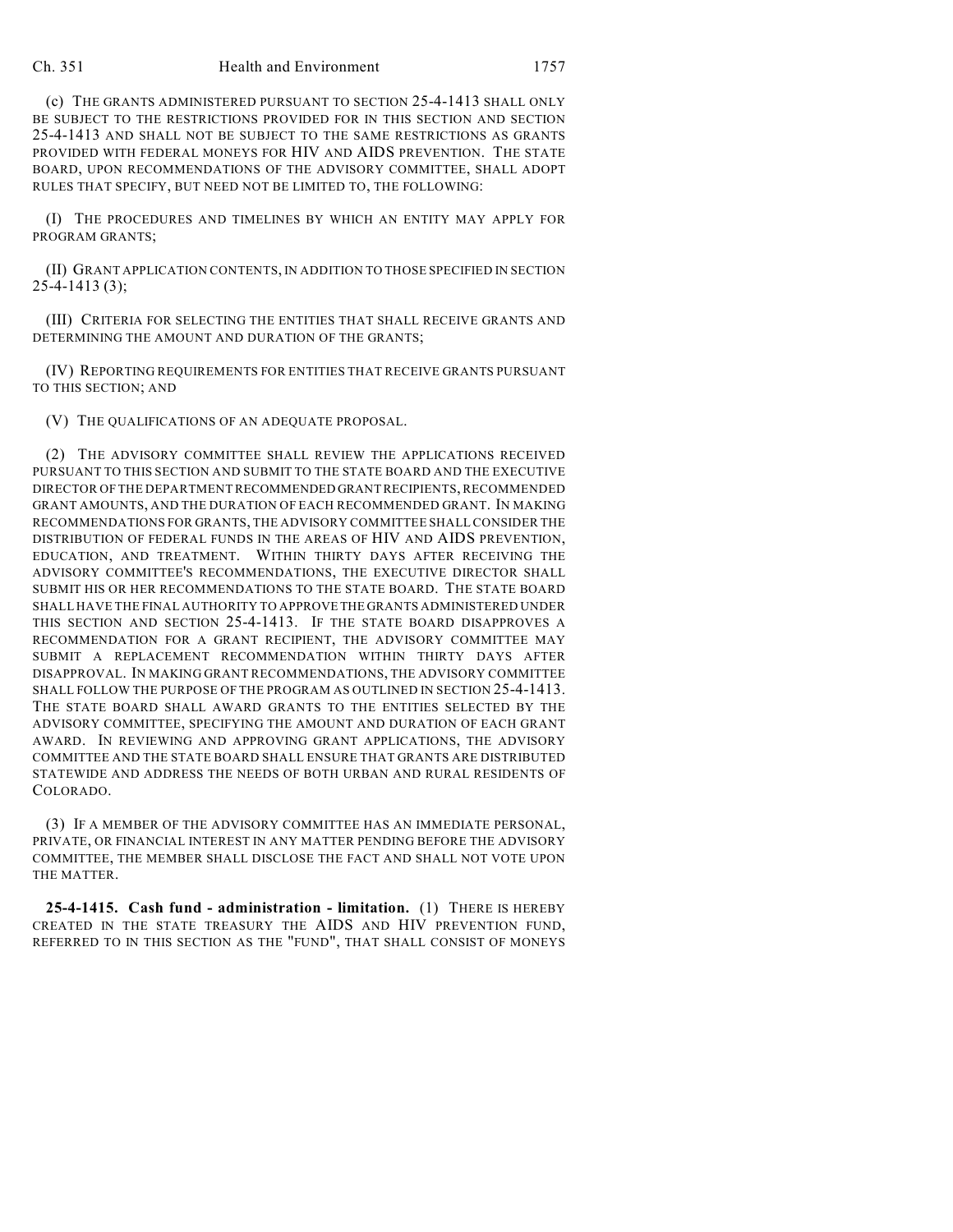THAT MAY BE APPROPRIATED TO THE FUND BY THE GENERAL ASSEMBLY. THE MONEYS IN THE FUND SHALL BE SUBJECT TO ANNUAL APPROPRIATION BY THE GENERAL ASSEMBLY FOR THE DIRECT AND INDIRECT COSTS ASSOCIATED WITH THE IMPLEMENTATION OF THE PROGRAM. ANY MONEYS IN THE FUND NOT EXPENDED FOR THE PURPOSE OF THE PROGRAM MAY BE INVESTED BY THE STATE TREASURER AS PROVIDED BY LAW. ALL INTEREST AND INCOME DERIVED FROM THE INVESTMENT AND DEPOSIT OF MONEYS IN THE FUND SHALL BE CREDITED TO THE FUND. ANY UNEXPENDED AND UNENCUMBERED MONEYS REMAINING IN THE FUND AT THE END OF A FISCAL YEAR SHALL REMAIN IN THE FUND AND SHALL NOT BE CREDITED OR TRANSFERRED TO THE GENERAL FUND OR ANOTHER FUND.

(2) PURSUANT TO SECTION  $24-75-1104.5$  (1) (1), C.R.S., BEGINNING IN THE 2006-07 FISCAL YEAR AND IN EACH FISCAL YEAR THEREAFTER SO LONG AS THE STATE RECEIVES MONEYS PURSUANT TO THE MASTER SETTLEMENT AGREEMENT, THE GENERAL ASSEMBLY SHALL APPROPRIATE TO THE FUND TWO PERCENT, NOT TO EXCEED TWO MILLION DOLLARS IN ANY FISCAL YEAR, OF THE TOTAL AMOUNT OF THE MONEYS ANNUALLY RECEIVED BY THE STATE PURSUANT TO THE MASTER SETTLEMENT AGREEMENT, NOT INCLUDING ATTORNEY FEES AND COSTS, DURING THE PRECEDING FISCAL YEAR. THE GENERAL ASSEMBLY SHALL APPROPRIATE THE AMOUNT SPECIFIED IN THIS SUBSECTION (2) FROM MONEYS CREDITED TO THE TOBACCO LITIGATION SETTLEMENT CASH FUND CREATED IN SECTION 24-22-115, C.R.S.

(3) THE DEPARTMENT MAY RECEIVE UP TO FIVE PERCENT OF THE MONEYS ANNUALLY APPROPRIATED BY THE GENERAL ASSEMBLY TO THE DEPARTMENT FROM THE FUND CREATED IN SUBSECTION (1) OF THIS SECTION FOR THE ACTUAL COSTS INCURRED IN ADMINISTERING THE PROGRAM.

**SECTION 2.** 24-75-1104.5 (1), Colorado Revised Statutes, is amended BY THE ADDITION OF A NEW PARAGRAPH to read:

**24-75-1104.5. Use of settlement moneys - programs.** (1) For the 2004-05 fiscal year and for each fiscal year thereafter, the following programs, services, or funds shall receive appropriations in the specified amounts from the settlement moneys annually received by the state:

(l) THE COLORADO HIV AND AIDS PREVENTION GRANT PROGRAM CREATED IN SECTION 25-4-1413, C.R.S., SHALL RECEIVE TWO PERCENT OF THE TOTAL AMOUNT OF SETTLEMENT MONEYS ANNUALLY RECEIVED BY THE STATE, NOT TO EXCEED TWO MILLION DOLLARS IN ANY FISCAL YEAR.

**SECTION 3. Appropriation.** (1) In addition to any other appropriation, there is hereby appropriated, out of any moneys in the tobacco litigation settlement cash fund created in section 24-22-115 (1), Colorado Revised Statutes, not otherwise appropriated, to the AIDS and HIV prevention fund created in section 25-4-1415 (1), Colorado Revised Statutes, for the fiscal year beginning July 1, 2006, the sum of one million five hundred eighty-four thousand four hundred forty-eight dollars (\$1,584,448), or so much thereof as may be necessary, for the implementation of this act.

(2) In addition to any other appropriation, there is hereby appropriated, out of any